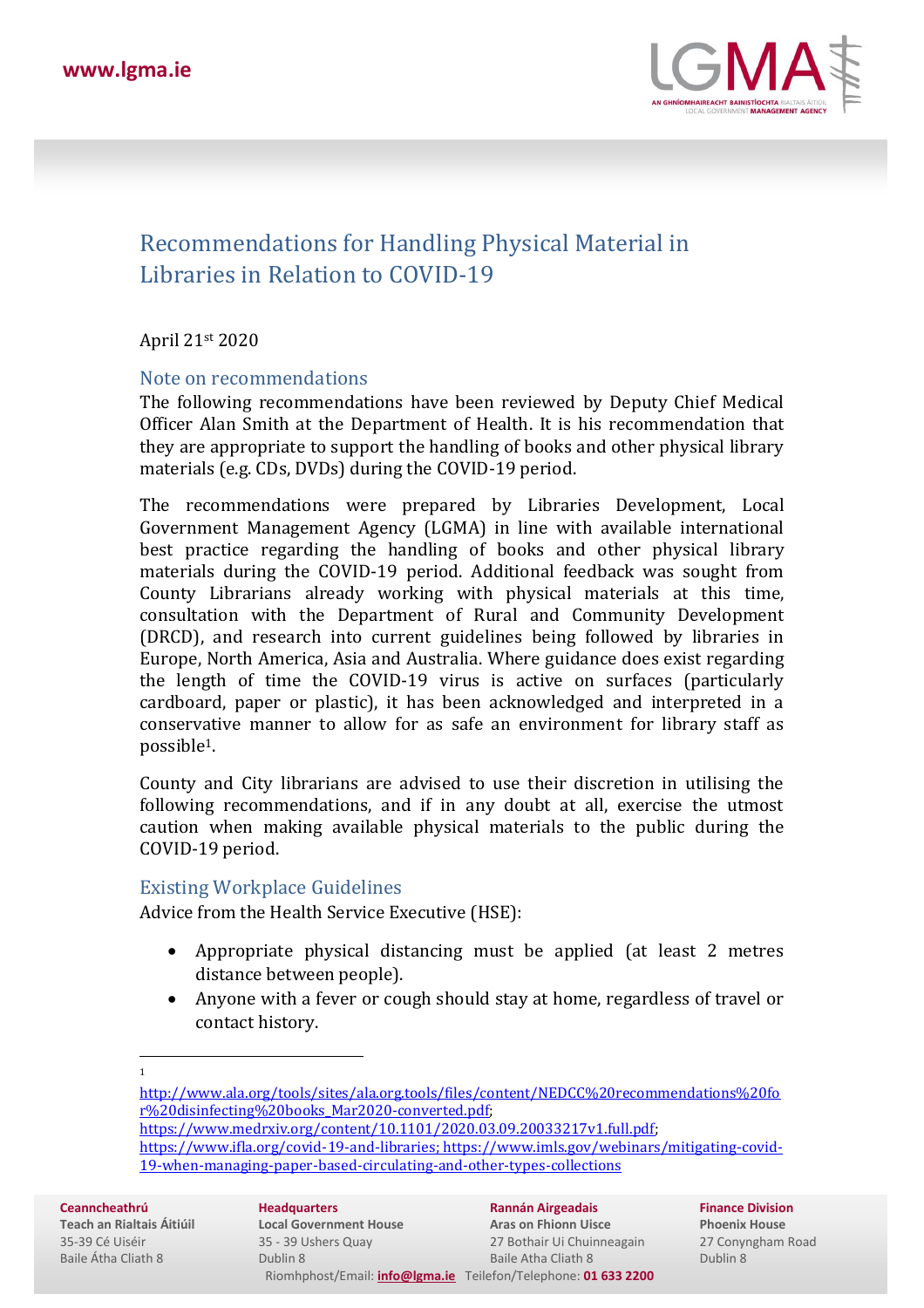See further information in the guidelines below regarding conditions where movements should be restricted.

# Handling Physical Library Materials

To ensure the safety of staff and library users, all physical materials will be handled by staff applying physical distancing guidelines. After handling materials, hands should be washed for 20 seconds as per HSE guidelines.

# Recommended quarantine period for library physical material

The recommended quarantine period for physical lending material (books, DVDs etc.) at risk of contamination from the COVID-19 virus is **72 hours**. For this period, the materials should be placed in boxes, sealed and date marked and where possible, stored in a separate location.

- Library materials within the library which have not been handled since the closure of libraries on March 12th 2020 are ready for lending as the 72-hour quarantine period has now passed.
- Library materials that were returned before the closure of libraries on March 12<sup>th</sup> 2020, and have not been handled, are ready for lending as the 72-hour quarantine period has now passed since the item's return.
- Material may be at risk of contamination when returned to the library at any point after the closure of libraries on March 12th 2020, or if they have been handled by library staff following this date. When making an assessment of risk, staff should consider:
	- o When was the item returned?
	- o When was it last handled?

If staff can confirm that an item has been isolated (i.e. quarantined or not handled) for 72 hours or more, then it can be considered for use in any delivery service that may be feasible.

# Library Materials Delivery Service

Where feasible, local authorities can introduce, or continue to provide a limited service for the delivery of physical materials to members of the community. A delivery service is intended to provide access to reading material for members of the public most in need during this time, including the elderly, isolated and selfisolated. The members of the community to be offered the service can be identified from a local authority library service's existing housebound service list or by working in conjunction with the HSE and other appropriate partners in the community.

Any service should be delivered in accordance with the following guidelines:

# Preparation of physical material for distribution

• Physical material identified for distribution must meet the 72-hour quarantine period whether selected from stock within the library or returned from loan.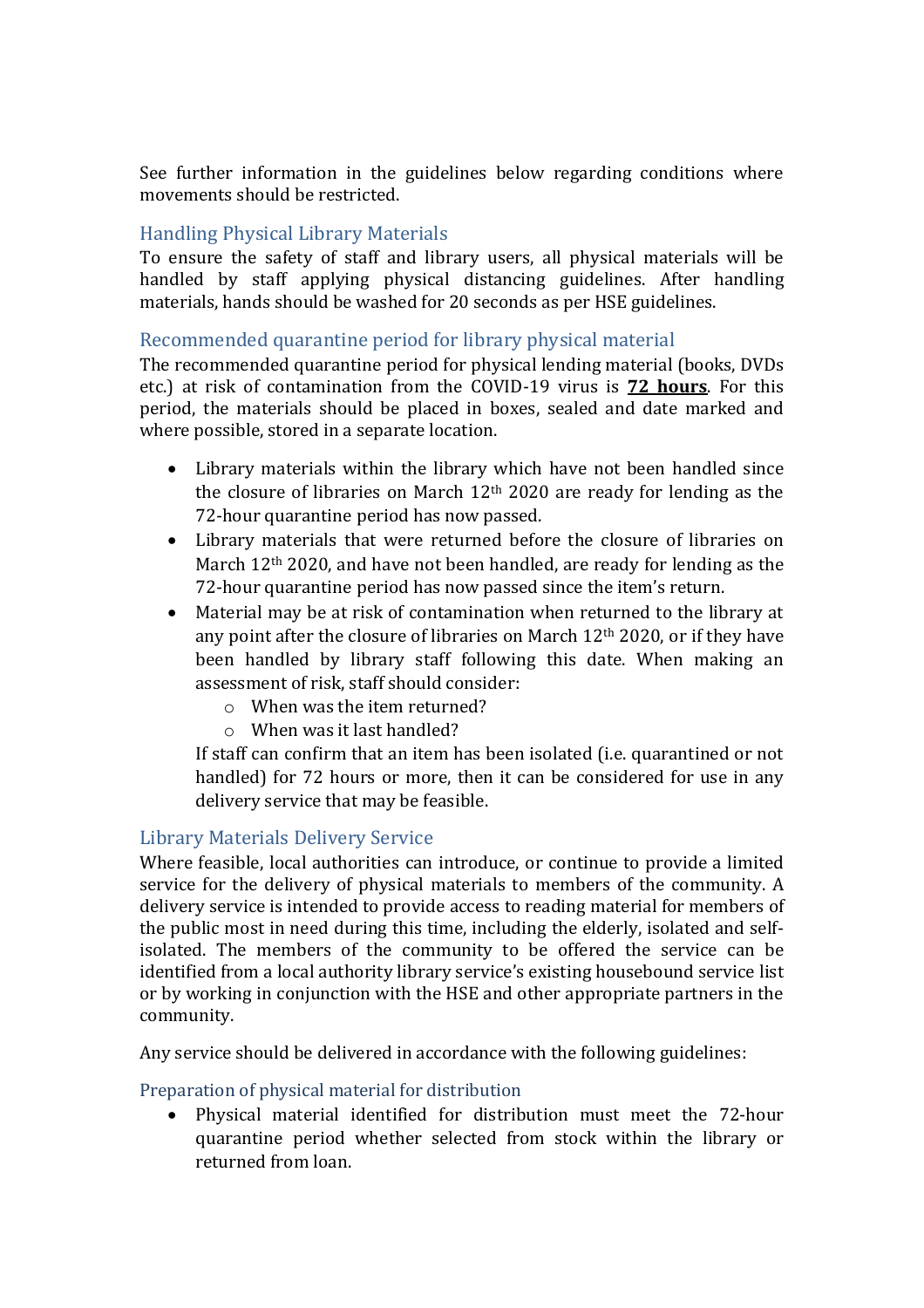

- Care should be taken in the handling of physical items for distribution. These should be packaged securely in a dedicated area in the library branch.
- Deliveries for each individual member of the public should be packaged separately and securely to avoid risk of cross-contamination en route.
- Appropriate physical distancing (at least 2 metres distance between people) must be maintained in the preparation for delivery of physical material by any means.

#### Delivery of Physical Material

- Packages of library material should be delivered only by library staff or other authorised personnel (staff / authorised volunteers from partner organisations).
- Appropriate physical distancing measures and other measures as advised by the HSE (see [https://www2.hse.ie/conditions/coronavirus/protect](https://www2.hse.ie/conditions/coronavirus/protect-yourself.html)[yourself.html\)](https://www2.hse.ie/conditions/coronavirus/protect-yourself.html) to protect against the spread of the virus must be adhered to in the delivery of the items.

#### Return of physical material

Any physical items returned since the closure of libraries on March 12<sup>th</sup> (e.g. by book drop or as part of the delivery service) are subject to a 72 hour quarantine. Items should be placed in a separate area where possible in boxes sealed and date marked on the day they are returned for the 72-hour quarantine period. After moving materials, hands should be washed for 20 seconds as per HSE guidelines.

This procedure applies to any items returned between now and the resumption of normal service.

Libraries Development, LGMA, will provide City and County Librarians with models for different materials delivery services that can be implemented at local level, resources permitting.

**Ceanncheathrú**

**Teach an Rialtais Áitiúil** 35-39 Cé Uiséir Baile Átha Cliath 8

**Headquarters Local Government House** 35 - 39 Ushers Quay Dublin 8 Riomhphost/Email: **[info@lgma.ie](mailto:info@lgma.ie)** Teilefon/Telephone: **01 633 2200**

**Rannán Airgeadais Aras on Fhionn Uisce** 27 Bothair Ui Chuinneagain Baile Atha Cliath 8

**Finance Division Phoenix House** 27 Conyngham Road Dublin 8